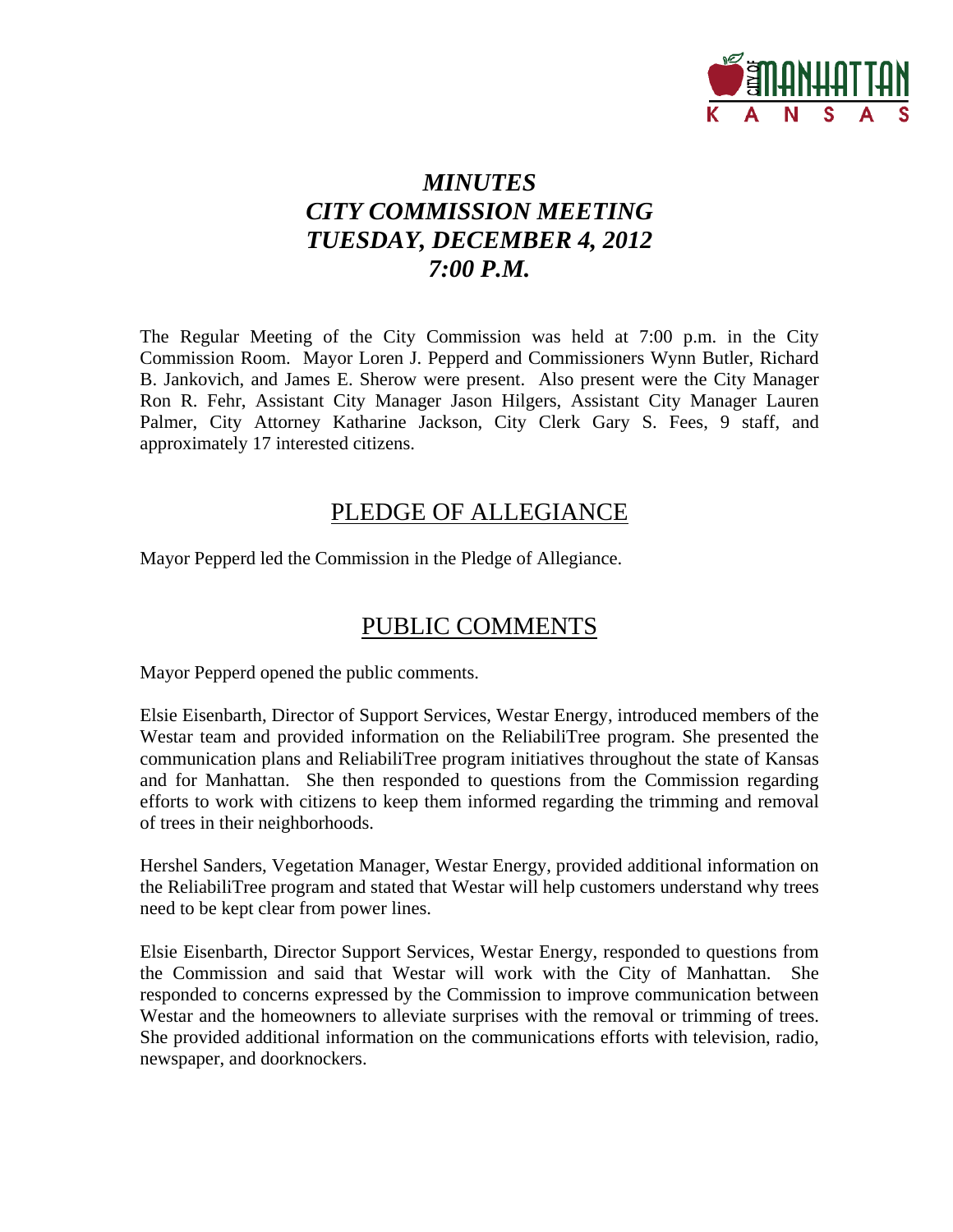# PUBLIC COMMENTS *(CONTINUED)*

Hershel Sanders, Vegetation Manager, Westar Energy, informed the Commission that efforts will be made to contact the landowner before a tree is trimmed or cut and can respond to questions citizens may have regarding the program.

Hearing no other comments, Mayor Pepperd closed the public comments.

# COMMISSIONER COMMENTS

Commissioner Sherow requested that the Commission discuss the fireworks item to see if there is support to put the item forward for public opinion with an advisory election in April 2013 to see if people in this community want a ban on fireworks or not. He stated this item could be discussed at a future work session.

Mayor Pepperd spoke in opposition to an advisory election on fireworks due to the additional election costs and said that it would be advisory only. He stated that the decision would ultimately be up to the City Commission. He voiced concern that an advisory election in April would not be an accurate representation of the citizens. He said that *The Manhattan Mercury* could run a straw poll.

Commissioner Butler stated that the question placed before the voters has merit to look into it because it would give him a good idea on where the community is at in regards to fireworks. He wanted to see what the associated costs would be to put this item on the April ballot. He stated that this would be advisory only; however, placing the item on the ballot would provide additional information for the Commission and would provide a good scientific poll.

Commissioner Jankovich agreed with Commissioners Sherow and Butler. He stated that if there would be additional costs that would be a concern. He said that it was worth investigating further and would provide a sounder process to base a decision on what to do regarding fireworks.

Commissioners Sherow and Butler discussed the use of City Park Pool by the Manhattan Marlins and comments made at the November 27, 2012, Special City Commission meeting. They highlighted the maintenance and chemical costs associated with City Park Pool, the costs the Marlins are paying to use the Natatorium at Kansas State University and not City Park Pool, and the challenges in keeping lifeguards through the end of the pool season and to further investigate the item.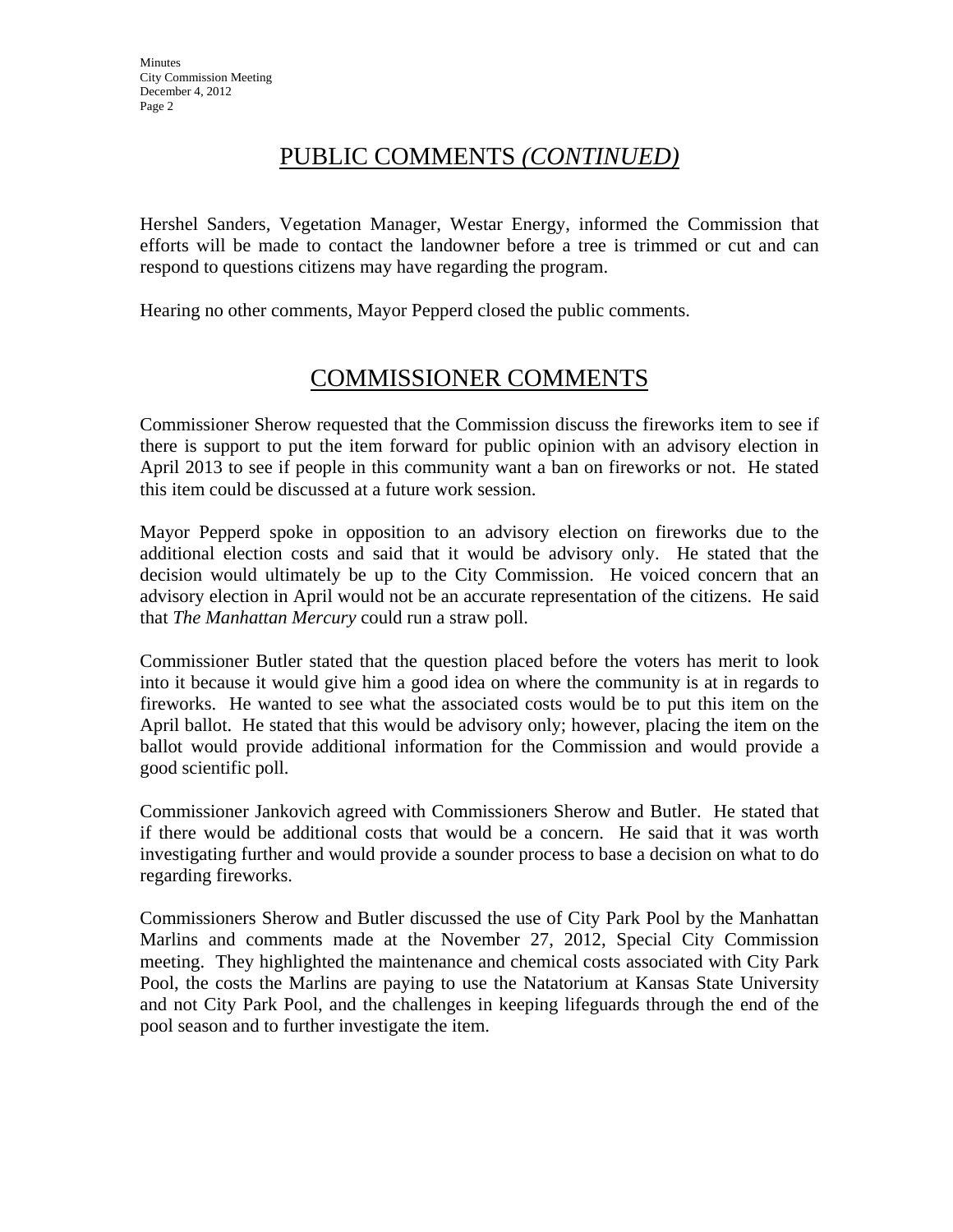# COMMISSIONER COMMENTS *(CONTINUED)*

Commissioner Sherow read a prepared statement regarding current and former Manhattan mayors and his decision to not seek re-election for City Commission. He stated that it has been an honor to serve as a Commissioner and Mayor, and playing a role as many have before him in continuing the work of improving the lives of people living in our terrific city. He provided a history lesson on several former mayors who have served the community and those that have played an important role in shaping the community. He highlighted projects that he has been associated with during his term in office and stated that he has enjoyed his six years on the Commission serving the citizens of Manhattan.

Commissioner Jankovich informed the community that tonight would be the last legislative meeting for Katie Jackson as City Attorney. A round of applause was extended to Ms. Jackson in appreciation for her work with the City of Manhattan.

Mayor Pepperd stated the Mayor's Spirit of the Lighted Holidays Parade and tree lighting ceremony was very successful, with the parade raising 1,358 pounds of food and the Lutheran churches contributing 2,835 pounds of food for the Flint Hills Breadbasket. He thanked his fellow Commissioners and those individuals and businesses that worked to make the parade a wonderful event and for contributing to the Flint Hills Breadbasket. He then informed the community that he purchased a tree at the Festival of Trees for the United Service Organizations (USO) on Fort Riley and that he was working on providing a tree at City Hall, with the USO and soldiers from Fort Riley helping to decorate the tree.

## CONSENT AGENDA

(\* denotes those items discussed)

### **MINUTES**

The Commission approved the minutes of the Regular City Commission Meeting held Tuesday, November 20, 2012, and the Special City Commission Meetings held Tuesday, November 13, 2012, and Tuesday, November 27, 2012.

#### **CLAIMS REGISTER**

The Commission approved Claims Register No. 2715 authorizing and approving the payment of claims from November 14, 2012, to November 27, 2012, in the amount of \$2,816,599.55.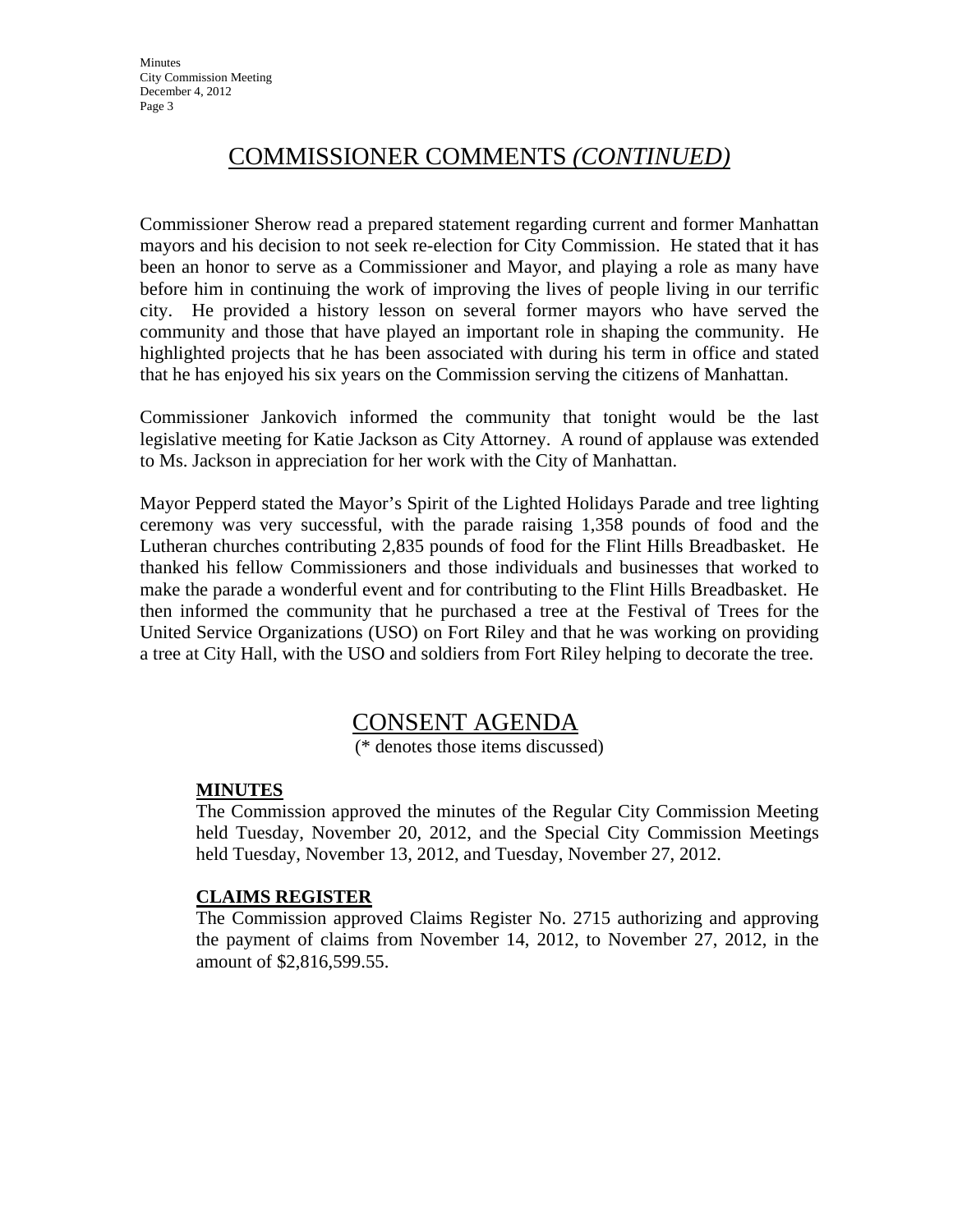#### **LICENSES**

The Commission approved a Merchant Guard Agency License for calendar year 2013 for G4S Secure Solutions (USA) Inc., 10540 Marty Street, Suite 160, Overland Park, Kansas; a Tree Maintenance License for calendar year 2013 for Salina Tree Inc., 2681 West State Street Road, Salina, Kansas; an annual Cereal Malt Beverages Off-Premises License for Dillons #15, 130 Sarber Lane; and an annual Cereal Malt Beverages On-Premises License for K-State Student Union Recreation, 908 K-State Student Union.

### **ORDINANCE NO. 6978 – REZONE – LOTS 30A-43B, HIGHLAND MEADOWS ADDITION, UNIT SEVEN**

The Commission approved Ordinance No. 6978 rezoning a 4.61-acre tract of land consisting of proposed Lots 30A-43B, Highland Meadows Addition, Unit Seven, generally located northwest of the southern intersection of Highland Ridge Drive and North Scenic Drive, from R-1, Single-Family Residential District, to R-2, Two-Family Residential District, based on the findings in the Staff Report *(See Attachment No. 1)*.

### **\* ORDINANCE NO. 6979 – ISSUE – GENERAL OBLIGATION REFUNDING BOND, SERIES NO. 2012-C; RESOLUTION NO. 120412-A – DELIVERY OF BONDS**

Ron Fehr, City Manager, presented an overview of the item.

The Commission accepted the low bid from Robert W. Baird & Co., Incorporated, of Denver, Colorado; approved Ordinance No. 6979 authorizing and providing for the issuance of not to exceed \$5,205,000.00 principal amount of General Obligation Refunding Bonds, Series 2012-C, of the City of Manhattan; and approved Resolution No. 120412-A authorizing delivery of the Series 2012-C bonds to the low bidder.

### **FIRST READING – INSTALL – STOP AND YIELD SIGNS**

The Commission approved first reading of an ordinance authorizing the installation of stop and yield signs at multiple intersections *(See Attachment No. 2)*.

#### **\* RESOLUTION NO. 120412-B – NATIONAL BIO AND AGRO DEFENSE FACILITY (NBAF) CONSTRUCTION DOCUMENTS**

Gary Conrad, scientist and biologist, Kansas State University, spoke as a private citizen against NBAF coming to Manhattan and that it should remain on Plum Island. He stated his concerns with the biological hazards with the laboratory being built in Manhattan and voiced serious concerns with biosecurity given the location of the proposed facility and serious consequences with a release.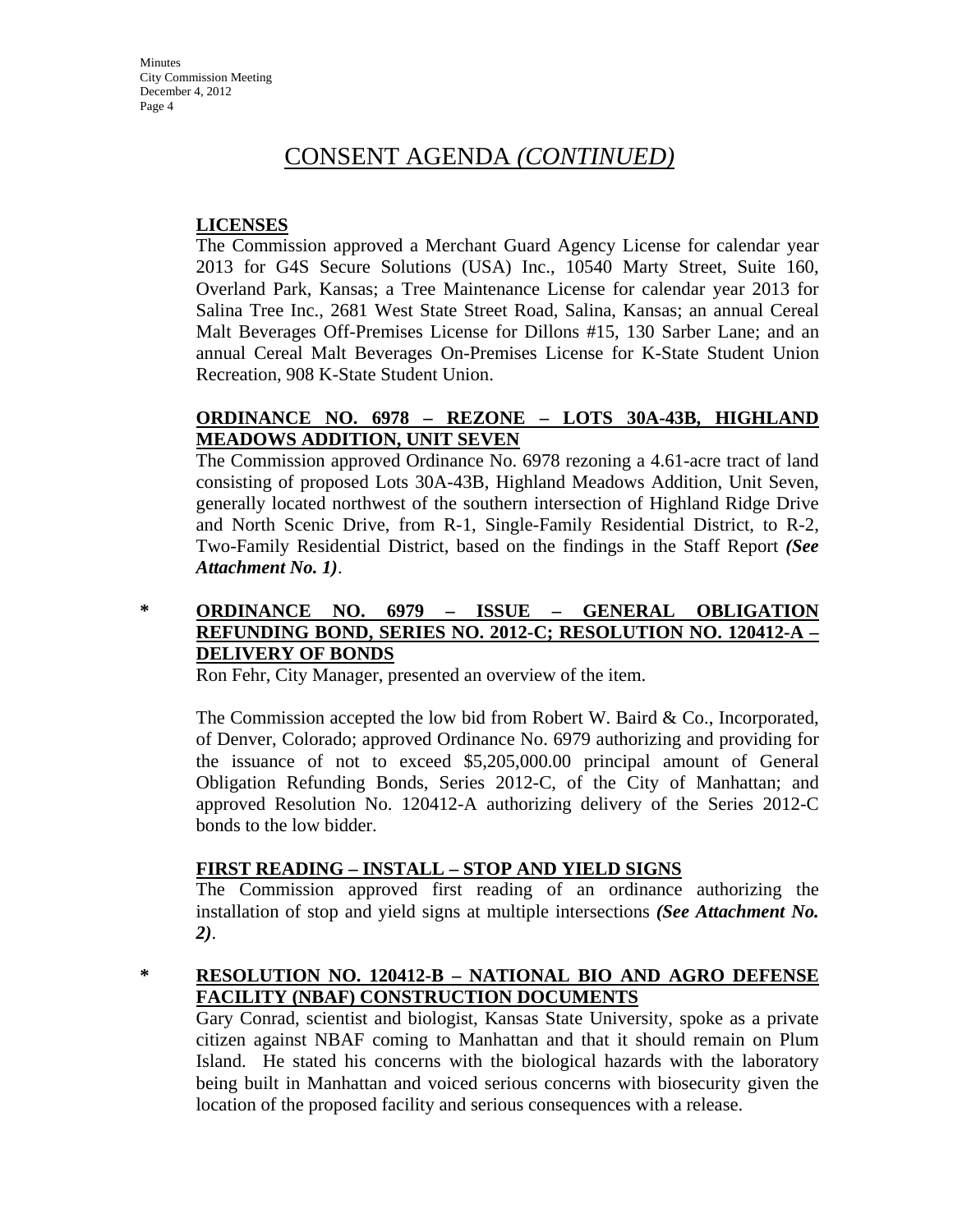#### **\* RESOLUTION NO. 120412-B – NATIONAL BIO AND AGRO DEFENSE FACILITY (NBAF) CONSTRUCTION DOCUMENTS** *(CONTINUED)*

Ron Fehr, City Manager, provided additional information regarding the item. He then provided clarification regarding the easements, covenants, and agreements required in order to facilitate the transfer of the NBAF site from Kansas State University to the federal government.

After additional discussion and comments from the Commission, Gary Conrad, scientist and biologist, Kansas State University, responded to questions from the Commission and reiterated his concerns in building the lab in Manhattan, Kansas. Ron Fehr, City Manager, provided additional information on the item and responded to questions from the Commission.

Stan Hoerman, 2021 Bluehills Road, informed the Commission that he lives two blocks away from where the NBAF facility will be built. He provided additional information on the location of the facility and stated that had Hurricane Sandy went 200 miles to the northeast, Plum Island would have potentially been vulnerable too.

The Commission approved Resolution No. 120412-B authorizing the Mayor, City Clerk, and City Manager to execute certain easements, agreements, partial release of covenants, and the Certificate of Officials, all related to the National Bio-Agro Defense facility (NBAF) site.

### **\* NEGOTIATE AGREEMENT – ENGINEERING SERVICES – WATERSHED ANALYSIS STUDY, PHASE I (SM1205)**

Commissioner Jankovich stated that he would be abstaining from this item due to a conflict of interest with the original consulting firm.

The Commission authorized City Administration to terminate negotiations with BG Consultants, of Manhattan, Kansas, and negotiate an engineering service agreement with Bartlett and West Engineers, of Manhattan, Kansas, for the Watershed Analysis Study, Phase I (SM1205).

### **AWARD CONTRACT – LIME SLUDGE REMOVAL (WA1215)**

The Commission awarded and authorized the Mayor and City Clerk to execute a contract in the amount of \$318,800.00 to Midwest Concrete Materials, of Manhattan, Kansas, for the 2013-2014 Lime Sludge Removal project (WA1215).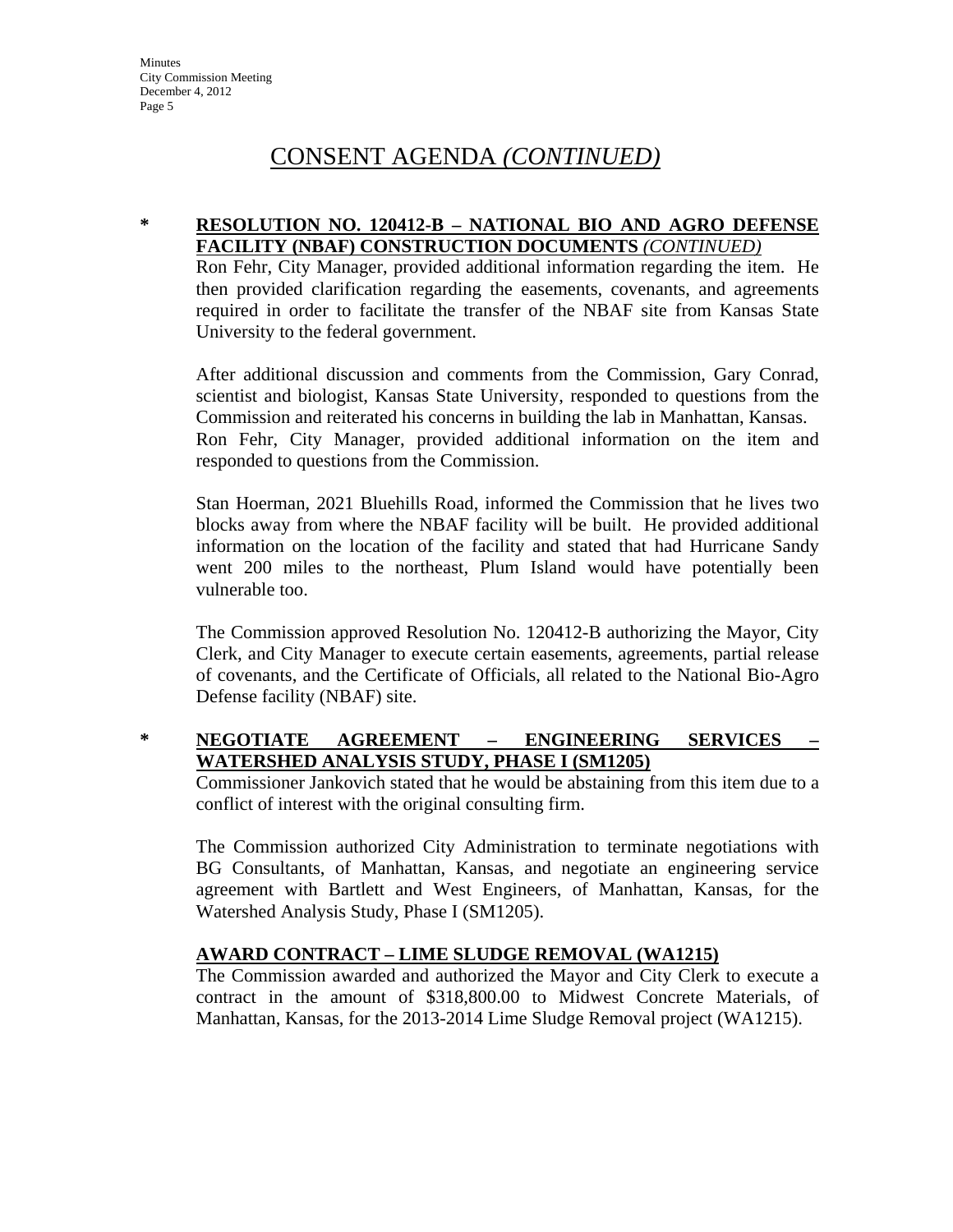### **AWARD CONTRACT – ELECTRICAL ON-CALL SERVICES (SP1210)**

The Commission awarded and authorized the Mayor and City Clerk to execute a contract with Electrical Concepts, Inc., of Wamego, Kansas, for emergency Electrical On–Call Services for 2013 (SP1210).

### **CONTRACT AMENDMENT NO. 5 – LEVEE CERTIFICATION (SM1003)**

The Commission authorized the Mayor and City Clerk to execute Contract Amendment No. 5 with AMEC Earth and Environmental, Inc., of Topeka, Kansas, for additional services regarding the Levee Relief Wells and Structure Decommissioning Project (SM1003).

### **AGREEMENT – 2013 – CITY/UNIVERSITY SPECIAL PROJECTS FUND**

The Commission authorized the Mayor and City Clerk to execute the 2013 City/University Special Projects Fund Agreement with Kansas State University in the amount of \$613,300.00.

### **AGREEMENT – ESRI LICENSE**

The Commission authorized City Administration to execute the Environmental Systems Research Institute, Inc., (Esri) Small Government Enterprise License Agreement for 2013-2015 at a cost of \$50,000.00 per year, for a total of \$150,000.00.

## **\* LEASE AGREEMENT – RILEY COUNTY SENIOR SERVICES' CENTER**

Jami Ramsey, Director, Riley County Senior Services' Center, presented information regarding the Senior Center and the partnership with the City of Manhattan, Riley County, and the community. She also provided additional details regarding the Senior Center parking lot and the critical need to provide accessibility for seniors to access services provided by the Senior Center.

The Commission authorized the Mayor and City Clerk to execute a revised lease with the Riley County Senior Services' Center to include the parking lot at 321 N.  $4<sup>th</sup>$  Street for the Center's exclusive use from 8:00 a.m. to 5:00 p.m. on weekdays.

### **BOARD APPOINTMENTS**

The Commission approved appointments by Mayor Pepperd to various boards and committees of the City.

## *Board of Zoning Appeals*

Appointment of Ray Thompson, 2020 Skyler Circle, to a three-year term. Mr. Thompson's term will begin January 1, 2013, and will expire December 31, 2015.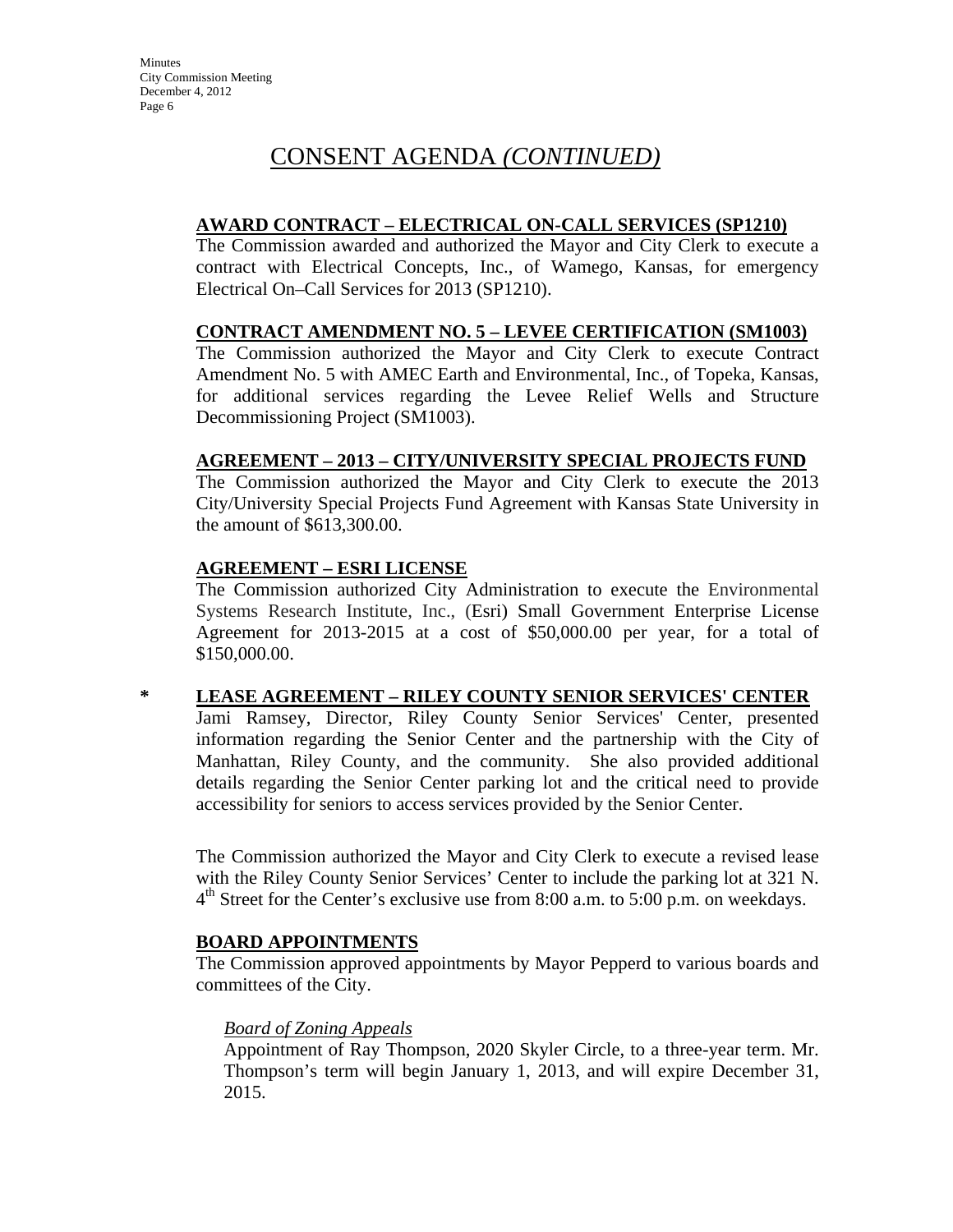### **BOARD APPOINTMENTS** *(CONTINUED*

#### *Downtown Business Improvement District Advisory Board*

Re-appointment of Brad Streeter, 100 Manhattan Town Center, to a two-year term. Mr. Streeter's term will begin January 1, 2013, and will expire December 31, 2014.

Re-appointment of Mike Thomason, 3008 Champion Circle, to a two-year term. Mr. Thomason's term will begin January 1, 2013, and will expire December 31, 2014.

Appointment of Terry DeWeese, 10405 Bechtel Road, to fill the unexpired term of Brad Walters. Mr. DeWeese's term begins immediately, and will expire December 31, 2013.

Appointment of Diane Born, 1318 Lafayette Drive, to fill the unexpired term of Marissa Aumiller. Ms. Born's term begins immediately, and will expire December 31, 2013.

After discussion, Commissioner Sherow moved to approve the consent agenda, as read. Commissioner Jankovich seconded the motion. On a roll call vote, motion carried 4-0, with the exception of Item H, NEGOTIATE AGREEMENT – ENGINEERING SERVICES – WATERSHED ANALYSIS STUDY, PHASE I (SM1205), which carried 3- 0-1, with Commissioner Jankovich abstaining from the item.

## GENERAL AGENDA

### **RE-OPEN REQUEST FOR PROPOSALS – 4TH STREET AND BLUEMONT AVENUE ROUNDABOUT SCULPTURE**

Eddie Eastes, Assistant Director of Parks and Recreation, presented an overview of the item and informed the Commission that three proposals were received.

Katie Jackson, City Attorney, provided additional information regarding the item. She explained the request for proposals process and submittals for the proposed roundabout sculpture.

Eddie Eastes, Assistant Director of Parks and Recreation, responded to questions from the Commission. He informed the Commission that the recommended action would provide additional time to solicit more proposals. He then outlined the process for submittal of the proposals and for those that already submitted proposals to the City.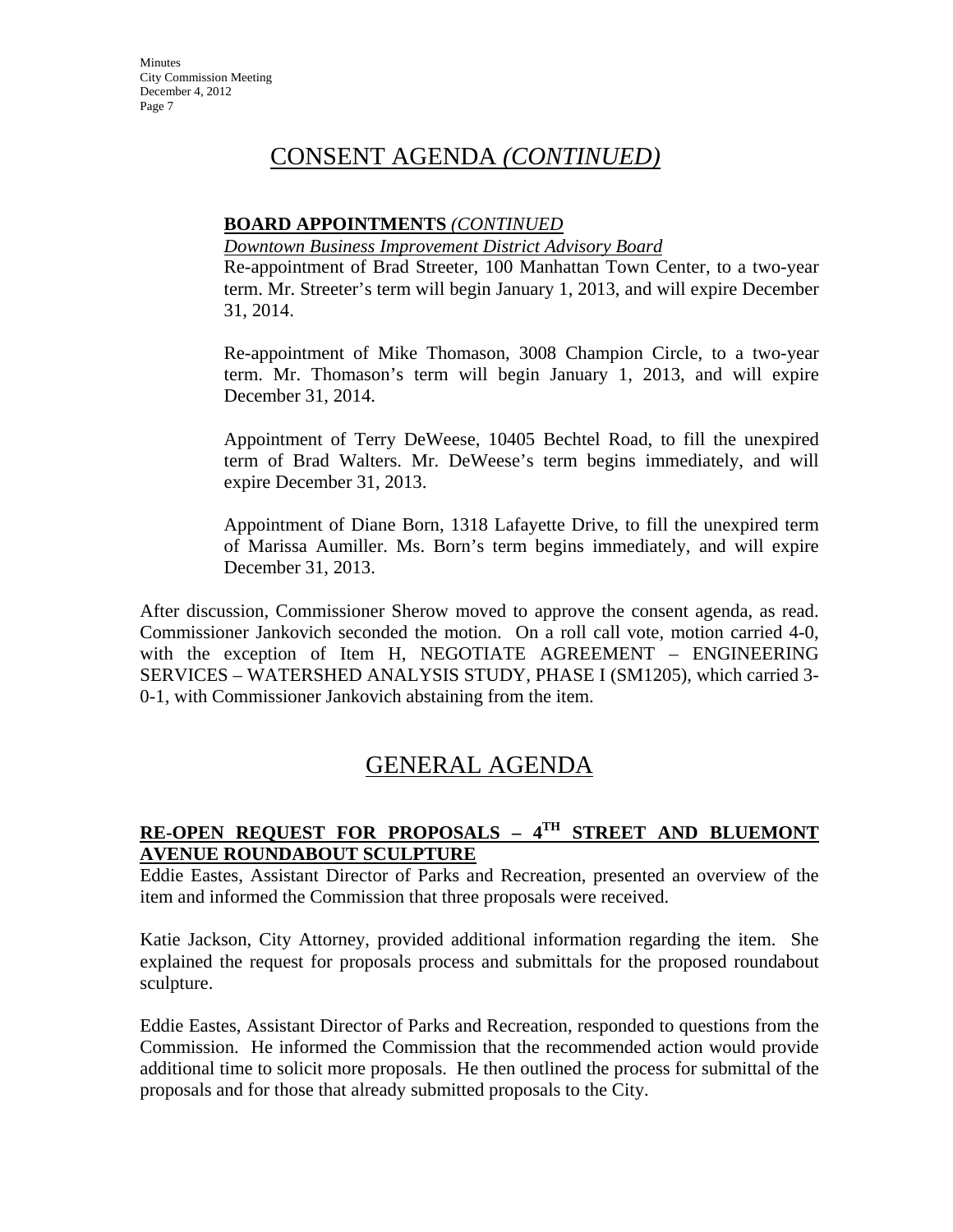Minutes **City Commission Meeting** December 4, 2012 Page 8

## GENERAL AGENDA (CONTINUED)

#### RE-OPEN REQUEST FOR PROPOSALS -  $4^{TH}$  STREET AND BLUEMONT **AVENUE ROUNDABOUT SCULPTURE (CONTINUED)**

Jason Hilgers, Assistant City Manager, responded to questions from the Commission regarding Transportation Development District (TDD) funding available for this purpose and fundraising that would be necessary.

Eddie Eastes, Assistant Director of Parks and Recreation, provided additional information on the request for proposal document and the additional fundraising envisioned.

Stan Hoerman, 2021 Bluehills Road, provided his thoughts to the Commission on incorporating a prominent family that have shaped Manhattan into what it is today, the Goldstein family. He said the statute could be a bust of four individuals with one on each side. He then responded to questions from the Commission regarding the possibility of submitting a proposal for the sculpture.

After discussion and comments from the Commission, Commissioner Sherow moved to authorize City Administration to reject submitted proposals and re-open the Request for Proposals (RFP) for the roundabout at 4<sup>th</sup> Street and Bluemont Avenue for an additional 90 days. Commissioner Jankovich seconded the motion. On a roll call vote, motion carried 4-0.

#### **ADJOURNMENT**

At 8:20 p.m., the Commission adjourned.

Gar City Clerk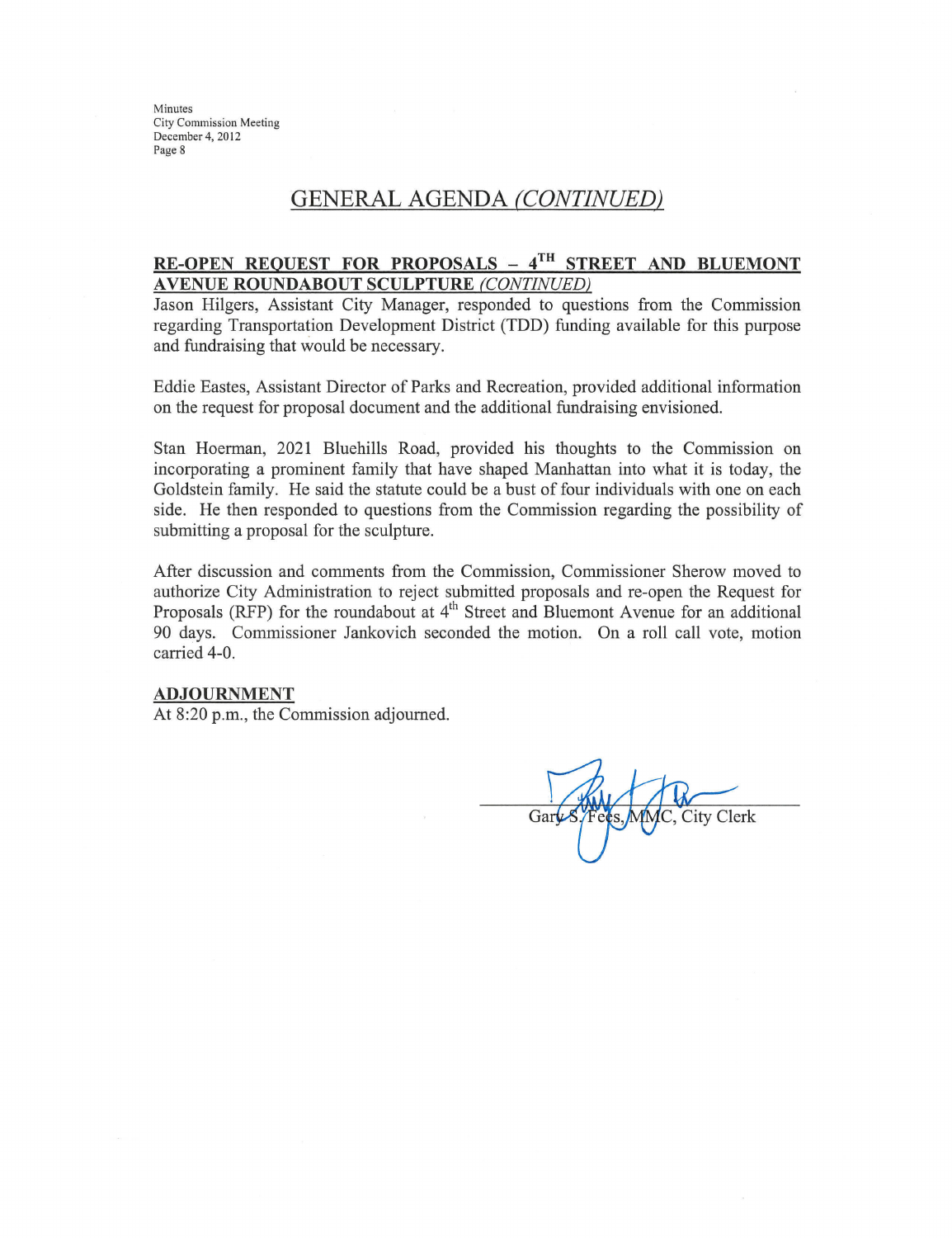### **STAFF REPORT**

### **ON AN APPLICATION TO REZONE PROPERTY**

**FROM:** R-1, Single-Family Residential District.

**TO:** R-2, Two-Family Residential District.

(Note: The advertisement to rezone included the proposed R-2 District, and AO, Airport Overlay District. However, City Administration determined that only the underlying R-1 District is required to be rezoned. The existing AO is in place in the south part of the proposed subdivision and does not need to be included and does not change. The AO District is shown on the proposed Preliminary Plat (attached).

The rezoning site is on the east side of the proposed Preliminary Plat of Highland Meadows Addition, Unit Seven, and generally consists of Lots 30A through 43B, which will be rezoned from R-1 to R-2 (see attached proposed Preliminary Plat for rezoning site).

**APPLICANT/OWNER:** HM Land Company – Tim Schultz.

**ADDRESS:** 1213 Hylton Heights Road, Suite 129, Manhattan KS 66502.

**LOCATION:** Generally located northwest of the south intersection of Highland Ridge Drive and N. Scenic Drive.

**AREA:** 4.61 acres (proposed R-2 rezoning area).

**EXISTING LEGAL DESCRIPTION:** Lot 59, Highland Meadows Addition, Unit One, to the City of Manhattan, Riley County, Kansas.

**DATE OF PUBLIC NOTICE PUBLICATION:** Monday, October 15, 2012.

**DATE OF PUBLIC HEARING: PLANNING BOARD:** Monday, November 5, 2012. **CITY COMMISSION:** Tuesday, November 20, 2012.

### **THIRTEEN MATTERS TO BE CONSIDERED WHEN REZONING**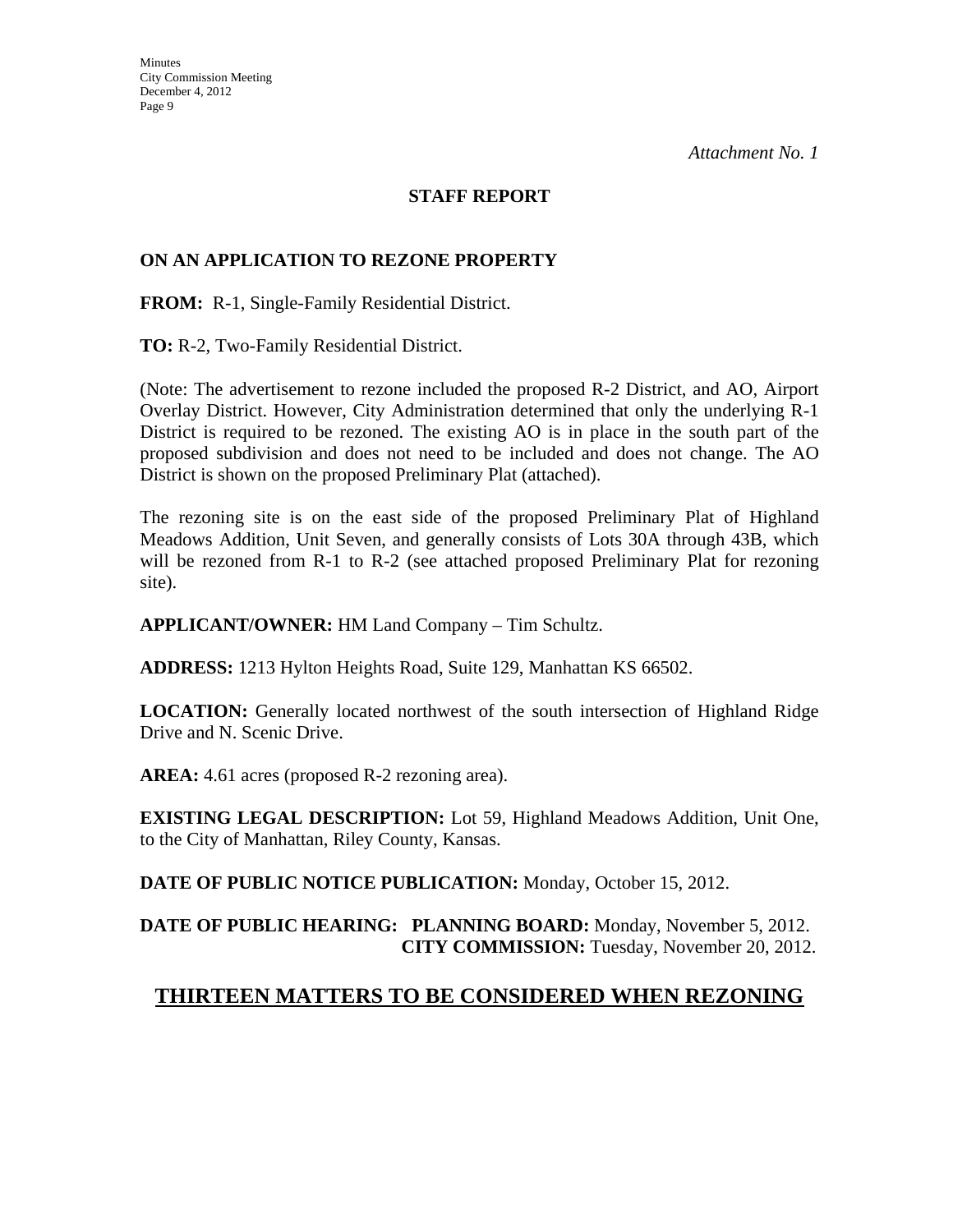**1. EXISTING USE:** Vacant single-family residential lot of land formerly owned by New Hope Church, which has been used for agricultural purposes since annexation and platting in 2004-2005. The application indicates the site is used for agricultural purposes and a milo crop will be harvested this fall.

**2. PHYSICAL AND ENVIRONMENTAL CHARACTERISTICS:** The site has been terraced for farming generally slopes gently from south to north and drains in the same direction to Wildcat Creek. A small part of the site, in the southeastern corner, slopes and drains to a ditch along N. Scenic Drive, which then drains into Wildcat Creek. The rezoning site is covered with milo. Trees are along the northwestern and northern parts of the site.

## **3. SURROUNDING LAND USE AND ZONING:**

**NORTH:** Highland Ridge Drive, two-family dwelling units, apartment buildings, and Wildcat Creek; R-2 District and R-3, Multiple-Family Residential District.

**SOUTH:** Highland Ridge Drive, single-family dwellings, undeveloped range land in Riley County; R-1/AO and County G-1, General Agricultural District.

**EAST:** Apartment buildings and N. Scenic Drive; R-3 District.

**WEST:** Single-family dwellings and two-family dwellings; R-1 District, R-1/AO and R-2.

**4. GENERAL NEIGHBORHOOD CHARACTER:** The area is within the Highland Meadows subdivision and is characterized by a mix of mostly developed lots for singlefamily homes, two-family and apartment buildings. The site is within a larger growth corridor in which a similar range of housing types are located. Outside of the residential growth corridor, the surrounding neighborhood is agricultural and open range land.

**5. SUITABILITY OF SITE FOR USES UNDER CURRENT ZONING:** The site is suitable for the permitted uses of the R-1 District but, due to its size, is unlikely to develop as a single-structure use.

**6. COMPATIBILITY OF PROPOSED DISTRICT WITH NEARBY PROPERTIES AND EXTENT TO WHICH IT MAY HAVE DETRIMENTAL AFFECTS:** The proposed low density character of the R-2 District is consistent with the character of the neighborhood in Highland Meadows subdivision. The rezoning site is on the east side of the proposed Highland Meadows Addition, Unit Seven, and will adjoin an existing apartment complex, Highland Ridge Apartments. The rezoning site will be separated from existing single-family homes to the west of proposed Highland Meadows Addition, Unit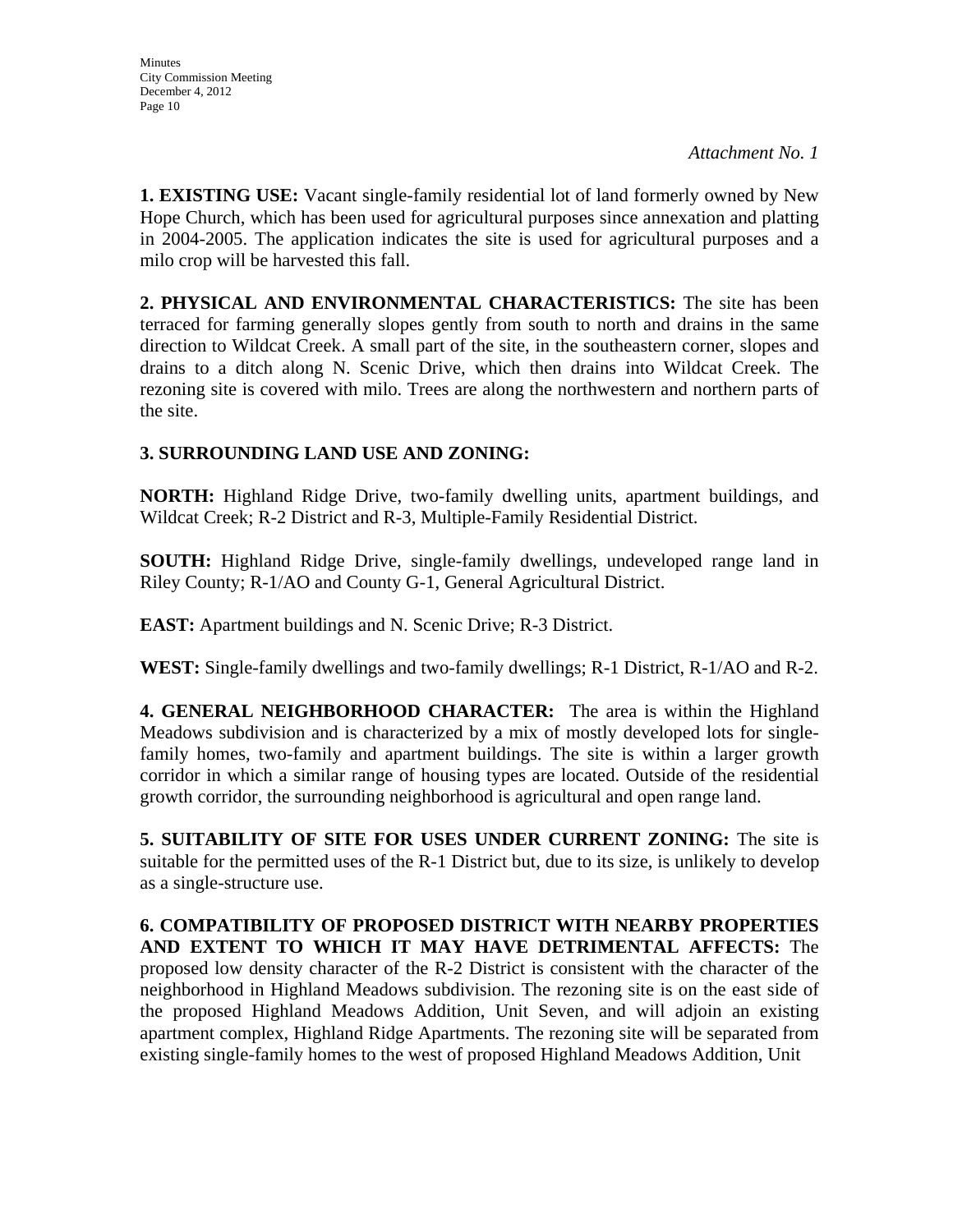Seven, by proposed single-family homes on the west side of proposed Highland Meadows Addition, Unit Seven.

### **7. CONFORMANCE WITH COMPREHENSIVE PLAN:**

#### **MANHATTAN URBAN AREA COMPREHENSIVE PLAN**

**THE EXISTING R-1 DISTRICT AND PROPOSED REZONING SITE FOR HIGHLAND MEADOWS ADDITION, UNIT SEVEN, IS SHOWN ON THE FUTURE LAND USE MAP IN THE SOUTHWEST PLANNING AREA AS AGRICULTURE. THE R-1 DISTRICT IS ALSO ADJACENT TO AN AREA SHOWN AS APPROPRIATE FOR RHD, RESIDENTIAL HIGH DENSITY.** 

**IN 2004 AND 2005, THE R-1 DISTRICT WAS FOUND TO CONFORM TO THE COMPREHENSIVE PLAN, AS DID THE BALANCE OF HIGHLAND MEADOWS SUBDIVISION WEST OF THE RHD AREA. THE BASIS FOR CONFORMANCE TO THE COMPREHENSIVE PLAN IS, AND WAS, BASED ON THE FOLLOWING FINDINGS FROM 2004-2005:**

**"THE AGRICULTURE CATEGORY IS AN AREA INTENDED FOR FARMING, RANCHING, OTHER AGRICULTURAL USES, AND LOW DENSITY RURAL RESIDENTIAL USES. THE AGRICULTURAL AREA, WHICH IS TO THE WEST AND SOUTH OF THE RHD CATEGORY, WAS NOT ANTICIPATED TO BE DEVELOPED WITHIN THE 20-YEAR PLANNING HORIZON OF THE PLAN. A CHARACTERISTIC OF THE AGRICULTURAL AREA IS THAT AGRICULTURAL USES ARE ENCOURAGED TO CONTINUE "WITHIN THE CONTEXT OF MARKET DEMAND AND THE DESIRES OF THE INDIVIDUAL PROPERTY OWNER". SUCH IS THE CASE OF THE PROPOSED HIGHLAND MEADOWS ADDITION. THE OWNERS AND APPLICANT DESIRE TO DEVELOP THE LAND WITHIN A MARKET DEMAND FOR RESIDENTIAL HOUSING.**

**WITHIN THE AGRICULTURAL CATEGORY, THE APPLICANT HAS PROPOSED RESIDENTIAL LOW TO MEDIUM (RLM) DENSITY USES CONSISTING OF SINGLE-FAMILY AND TWO-FAMILY USES. THE PROPOSED NET DENSITY FOR THE R-1 DISTRICT IS APPROXIMATELY 2.5 DWELLING UNITS PER NET ACRE. (NOTE: THE NEW HOPE CHURCH SITE WAS DEDUCTED FROM THE TOTAL ACREAGE TO CALCULATE DENSITY.)**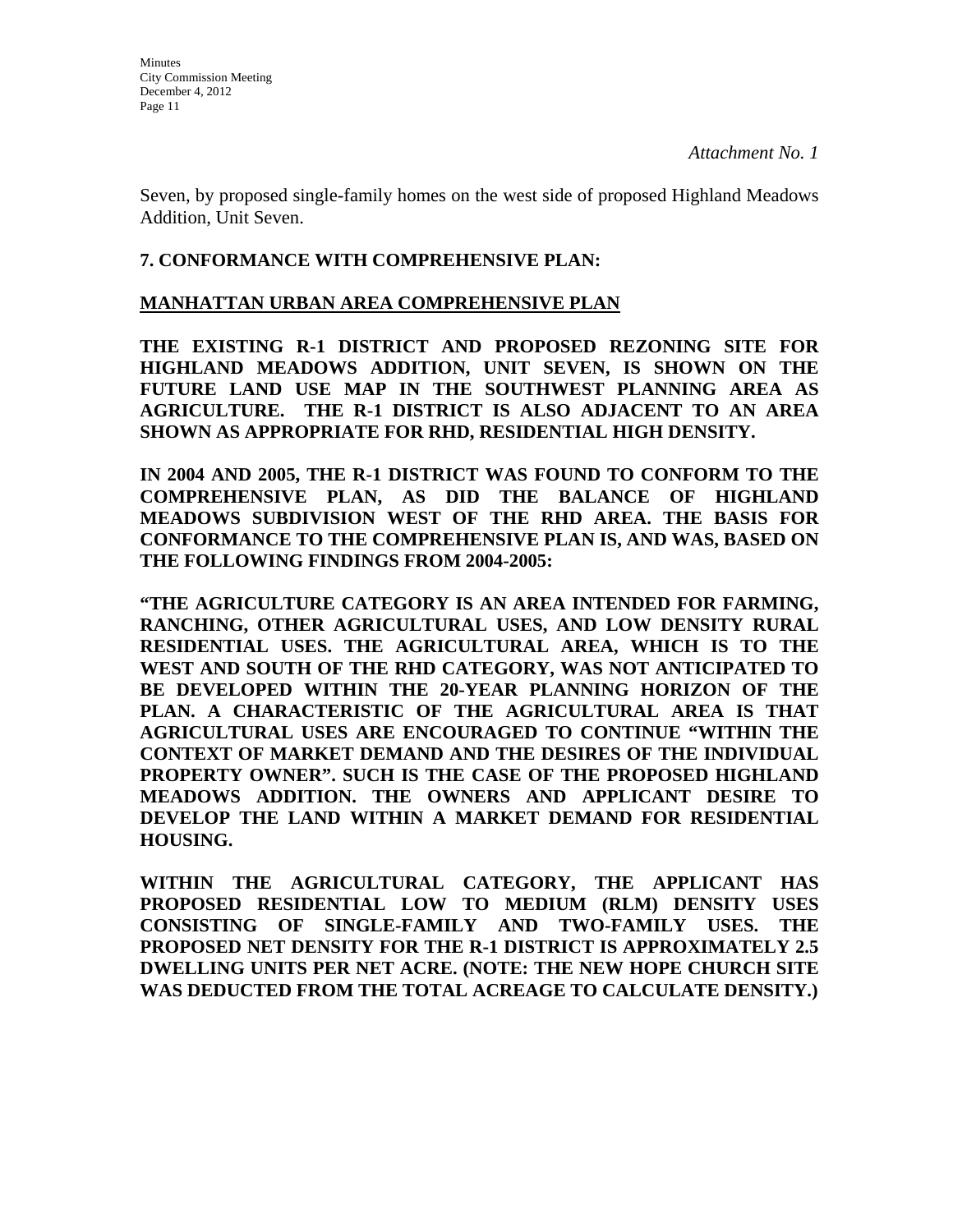**IN ADDITION, THE HIGHLAND MEADOWS ADDITION IS IN A GROWTH CORRIDOR, AS REFLECTED BY THE RHD CATEGORY, WHICH IS ALONG THE EAST AND WEST SIDES OF SCENIC DRIVE. THERE WAS NO EXPRESSED INTEREST TO EXPAND THE DEVELOPMENT OPPORTUNITIES BEYOND THE RHD CATEGORY, WHEN THE COMPREHENSIVE PLAN WAS ADOPTED. SINCE THEN, MARKET DEMAND AND INDIVIDUAL DESIRES HAVE CHANGED.**

**HIGHLAND MEADOWS IS WITHIN A SPECIAL PLANNING AREA, REFERRED TO AS "WEST OF SCENIC DRIVE". THE POLICIES OF PLANNING AREA FOCUS ON PRESERVATION OF SCENIC VIEWS AND MAINTAINING RURAL DENSITIES AND IT IS RECOMMENDED THAT CLUSTER DEVELOPMENT SHOULD BE FOR RURAL RESIDENTIAL LOTS THAT ARE TYPICALLY ON 20-ACRE SITES. AS NOTED BELOW UNDER THE GROWTH VISION, BECAUSE THE PROPOSED HIGHLAND MEADOWS ADDITION IS PARTIALLY WITHIN AN IDENTIFIED HIGH-DENSITY RESIDENTIAL GROWTH AREA, IT STRADDLES THE URBAN SERVICE AREA BOUNDARY (USAB) AND CAN BE SERVED, AND LIES OUTSIDE THE PROJECTED FORT RILEY LAND USE PROTECTION ZONE, CITY ADMINISTRATION BELIEVES THE PROPOSAL CONFORMS TO THE FUTURE LAND USE MAP OF THE COMPREHENSIVE PLAN FOR THE MANHATTAN URBAN AREA AND THE CITY OF MANHATTAN, KANSAS.** 

#### **GROWTH VISION**

**THE EASTERN PORTION OF THE PROPOSED HIGHLAND MEADOWS DEVELOPMENT, WHICH IS PROPOSED FOR HIGH-DENSITY RESIDENTIAL DEVELOPMENT, FALLS WITHIN THE URBAN SERVICE AREA BOUNDARY (USAB) AND IS ALSO CONSISTENT WITH THE COMPREHENSIVE PLAN AND THE LAND USE DESIGNATION FOR THAT AREA. THE GREATER PORTION OF THE DEVELOPMENT PROPOSAL IS LOCATED IMMEDIATELY TO THE WEST AND JUST BEYOND THE USAB. COMPREHENSIVE PLAN POLICY REQUIRES FUTURE URBAN DEVELOPMENT TO "BE CONTAINED WITHIN THE GEOGRAPHIC LIMITS OF THE URBAN SERVICE AREA BOUNDARY." THIS POLICY IS INTENDED TO MINIMIZE THE POTENTIAL FOR LEAPFROG DEVELOPMENT AND THE NEED TO PREMATURELY EXPAND AND DELIVER URBAN SERVICES TO AREAS BEYOND THE LIMITS OF CURRENT UTILITY SERVICES. THE POLICY ALSO HELPS TO INSURE THAT URBAN DEVELOPMENT IS PLACED IN AREAS THAT CAN BE PHYSICALLY SERVED."**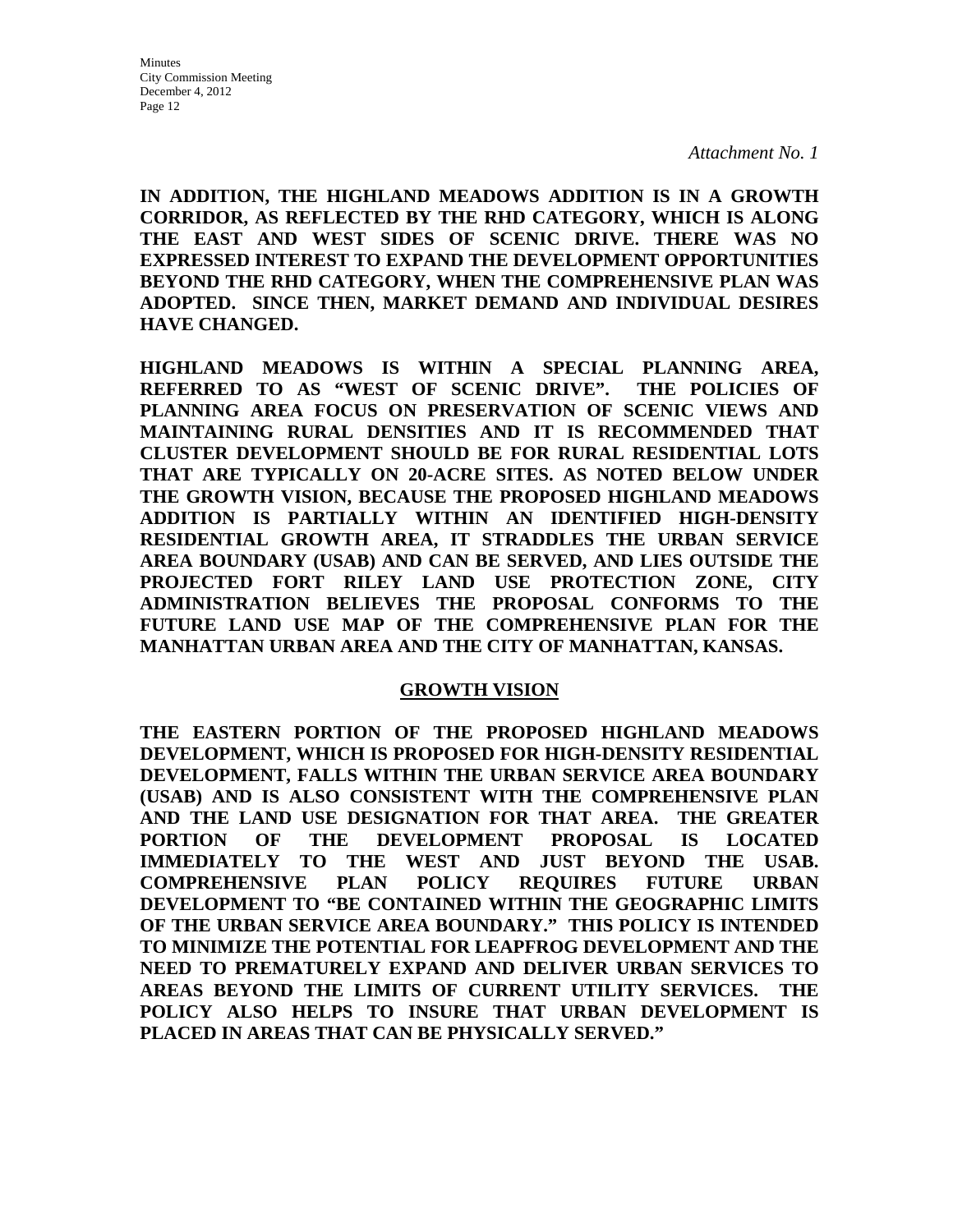### Staff Analysis

The proposed Highland Meadows Addition, Unit Seven, will have a net density of 4.2 dwelling units per net acre, which includes two-family (single-family attached) and singlefamily. The RHD category characterizes both single-family and single-family attached and duplex as low density uses. The proposed rezoning to R-2 District conforms to the Comprehensive Plan.

### **8. ZONING HISTORY AND LENGTH OF TIME VACANT AS ZONED:**

The site has remained vacant to date under the R-1/AO Districts.

| Dec. 6, 2004:                                                             | Manhattan Urban Area Planning Board considers annexation of the<br>86-acre site and conducts the public hearings on the proposed<br>rezoning for the R-2, Two-Family Residential District and R-3,<br>Multiple-Family Residential District portions of the development, as<br>well as the preliminary plat. Planning Board recommends approval<br>of the annexation on a vote of 5-0; and recommends approval of the<br>rezoning and approves preliminary plat on a vote of 5-0. |
|---------------------------------------------------------------------------|----------------------------------------------------------------------------------------------------------------------------------------------------------------------------------------------------------------------------------------------------------------------------------------------------------------------------------------------------------------------------------------------------------------------------------------------------------------------------------|
| Dec. 20, 2004                                                             | Manhattan Urban Area Planning Board conducts the public hearing<br>on the remaining 52-acre tract to be rezoned from County G-1,<br>General Agricultural District, to R-1, Single-Family Residential<br>District With Ao, Airport Overlay District, and recommends<br>approval on a vote of 5-0.                                                                                                                                                                                 |
| Dec. 21, 2004                                                             | City Commission approves Resolution No. 122104-B, requesting<br>that the Board of Riley County Commissioners make positive<br>findings regarding the annexation of the proposed 86-acre Highland<br>Meadows Addition.                                                                                                                                                                                                                                                            |
| January 6, 2005                                                           | Board of Riley County Commissioners considers annexation<br>requests, as per K.S.A. 12-520c and instructs county staff and<br>applicant to provide additional information on turn lane issues.                                                                                                                                                                                                                                                                                   |
| $T_{\text{0}}$ $\mu$ $\sigma$ $\mu$ $\gamma$ $\Lambda$ $\gamma$ $\Lambda$ | Board of Biloy County Commissioners continues discussion and                                                                                                                                                                                                                                                                                                                                                                                                                     |

January 24, 2005 Board of Riley County Commissioners continues discussion and negotiation with applicant on a development agreement for the turn lane improvements.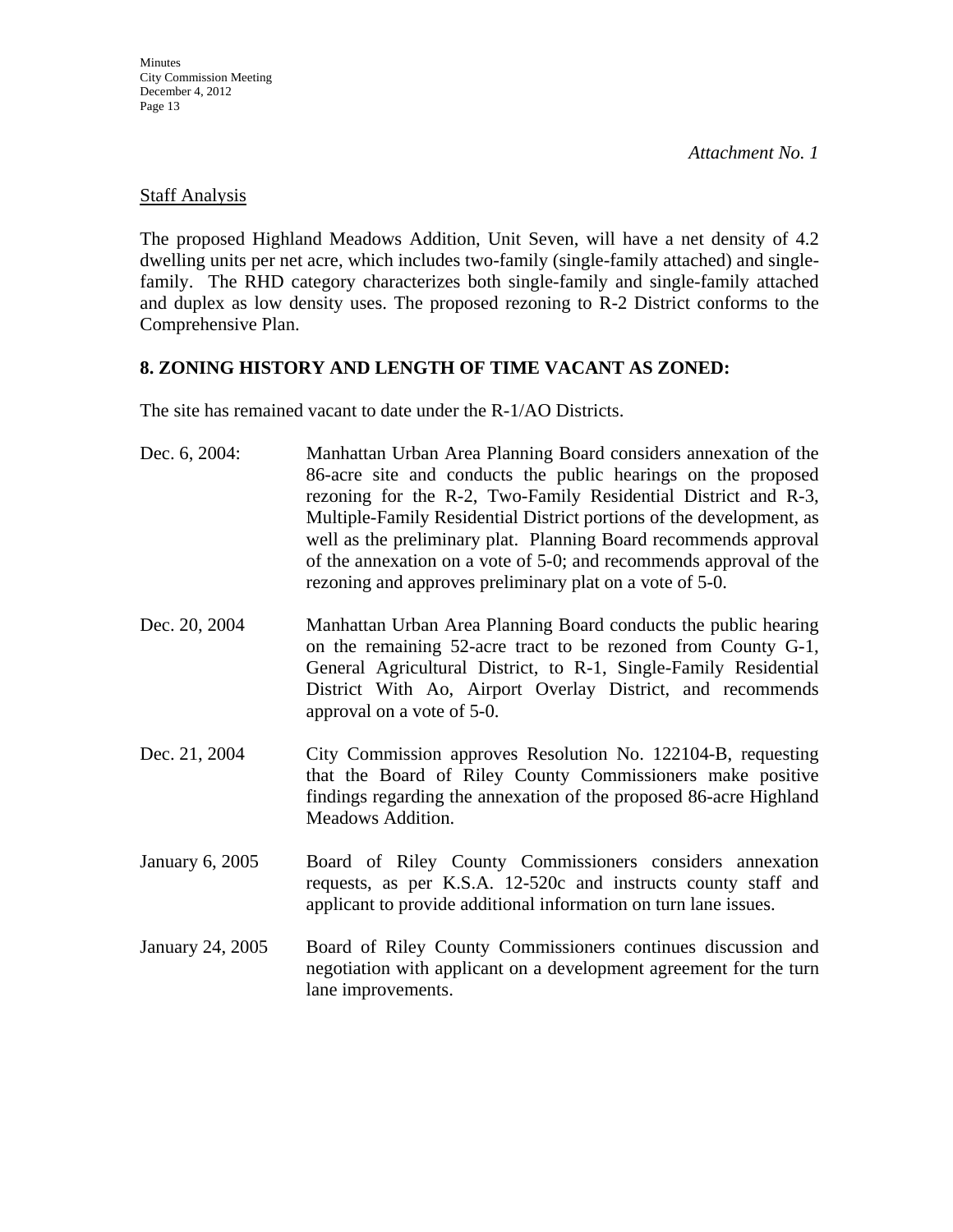**Minutes** City Commission Meeting December 4, 2012 Page 14

*Attachment No. 1* 

| January 27, 2005  | Board of Riley County Commissioners makes positive findings<br>regarding annexation and on a vote of 3-0, approves Resolution No.<br>012705-05.                                                                                                              |
|-------------------|--------------------------------------------------------------------------------------------------------------------------------------------------------------------------------------------------------------------------------------------------------------|
| February 15, 2005 | City Commission approves first reading, on a vote of 4-0, of<br>annexation and rezoning of Highland Meadows Addition.                                                                                                                                        |
| February 24, 2005 | Manhattan Urban Area Planning Board considers approval of the<br>Final Plat of Highland Meadows Addition, Unit One.                                                                                                                                          |
| March 1, 2005     | City Commission approves Ordinance Nos. 6459, 6460, 6461 and<br>6462, annexing and rezoning Highland Meadows Addition as<br>proposed, and accepts the easements and rights-of-ways as shown<br>on the Final Plat of the Highland Meadows Addition, Unit One. |

**9. CONSISTENCY WITH INTENT AND PURPOSE OF THE ZONING ORDINANCE:** The intent and purpose of the Manhattan Zoning Regulations is to protect the public health, safety, and general welfare; regulate the use of land and buildings within zoning districts to assure compatibility; and to protect property values.

The proposed rezoning is consistent with the intent and purpose of the Manhattan Zoning Regulations and R-2 District because proposed lot sizes conform to the minimum requirements of the R-2 District for single family attached dwelling units. In addition, the proposed Preliminary Plat dedicates easements and rights-of-way to serve the subdivision consistent with the requirements of the Manhattan Urban Area Subdivision Regulations.

The R-2, Two-Family Residential District is designed to provide a dwelling zone at a density no greater than two (2) attached dwelling units per 7,500 square feet. Minimum lot size for single-family detached dwellings is 6,000 square feet in area; 3,750 square feet for single-family attached; and, 7,500 square feet for a two-family dwelling unit.

The proposed R-2 District portion of the Highland Meadows Addition, Unit Seven, consists of single-family attached dwelling units with lots range from approximately 5,747 square feet in area to 8,819 square feet in area. The proposed lots conform to the requirements of the R-2 District.

**10. RELATIVE GAIN TO THE PUBLIC HEALTH, SAFETY AND WELFARE THAT DENIAL OF THE REQUEST WOULD ACCOMPLISH, COMPARED WITH THE HARDSHIP IMPOSED UPON THE APPLICANT:** There appears to be no gain to the public that denial would accomplish. There are no expected adverse affects on the public health, safety and welfare as a result of the rezoning. Development of the site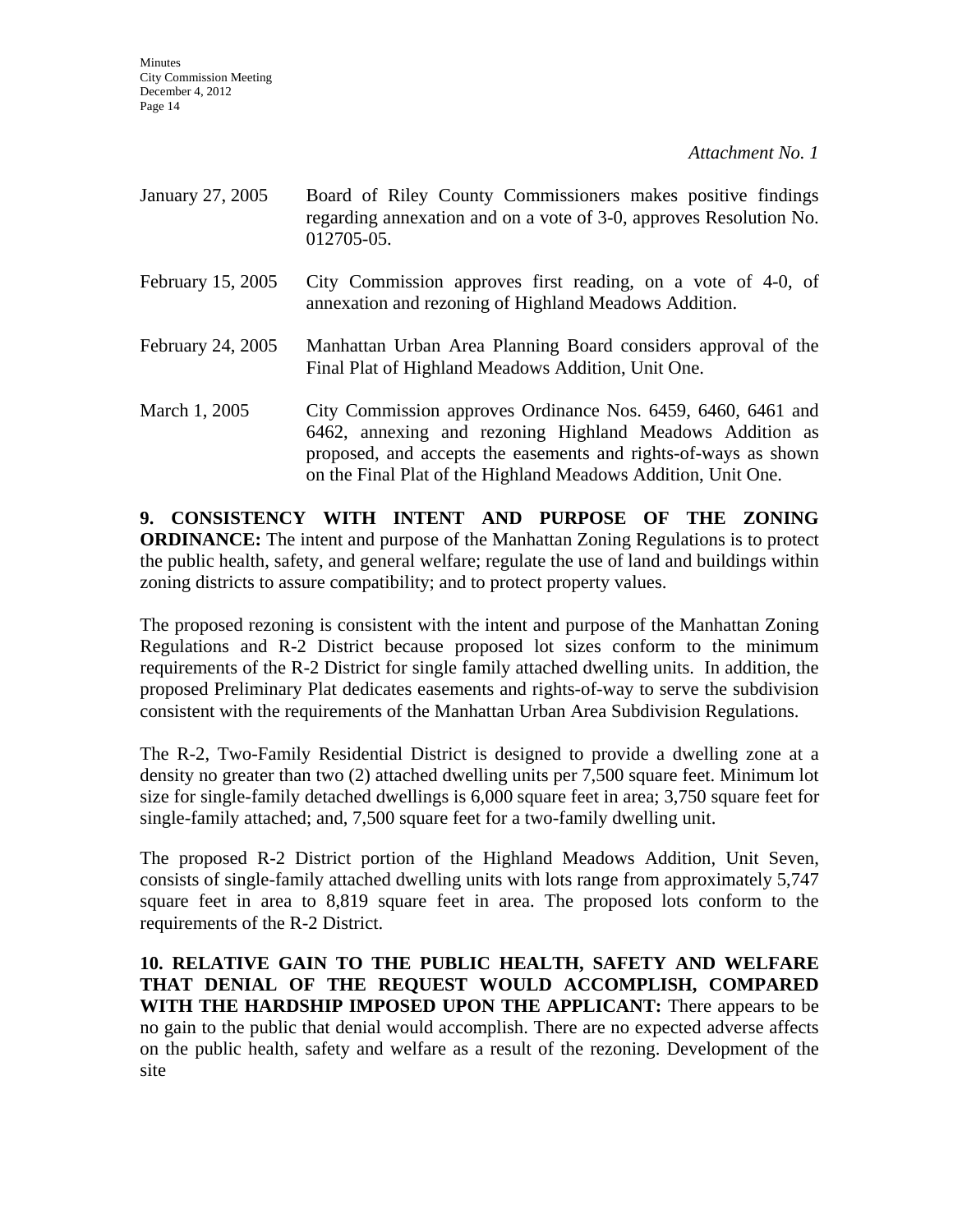cannot proceed until the proposed Preliminary Plat is approved. A separate application was submitted for approval of a Preliminary Plat. It may be a hardship upon the owner if the rezoning is denied.

**11. ADEQUACY OF PUBLIC FACILITIES AND SERVICES:** Adequate street, sanitary sewer and water services are available to serve the rezoning site, subject to approval of the Preliminary Plat of Highland Meadows Addition, Unit Seven.

### **12. OTHER APPLICABLE FACTORS:** None.

**13. STAFF COMMENTS:** City Administration recommends approval of the proposed rezoning of a 4.61 acre tract of land in proposed Highland Meadows, Unit Seven, from R-1, Single-Family Residential District, to R-2, Two-Family Residential District, based on the findings in the Staff Report.

## **ALTERNATIVES:**

- 1. Recommend approval of the proposed rezoning of a 4.61 acre tract of land in proposed Highland Meadows, Unit Seven, from R-1, Single-Family Residential District, to R-2, Two-Family Residential District, stating the basis for such recommendation.
- 2. Recommend denial of the proposed rezoning, stating the specific reasons for denial.
- 3. Table the proposed rezoning to a specific date, for specifically stated reasons.

## **POSSIBLE MOTION:**

The Manhattan Urban Area Planning Board recommends approval of the proposed rezoning of a 4.61 acre tract of land in proposed Highland Meadows, Unit Seven, from R-1, Single-Family Residential District, to R-2, Two-Family Residential District based on the findings in the Staff Report.

**PREPARED BY:** Steve Zilkie, AICP, Senior Planner

**DATE:** October 30, 2012

12036